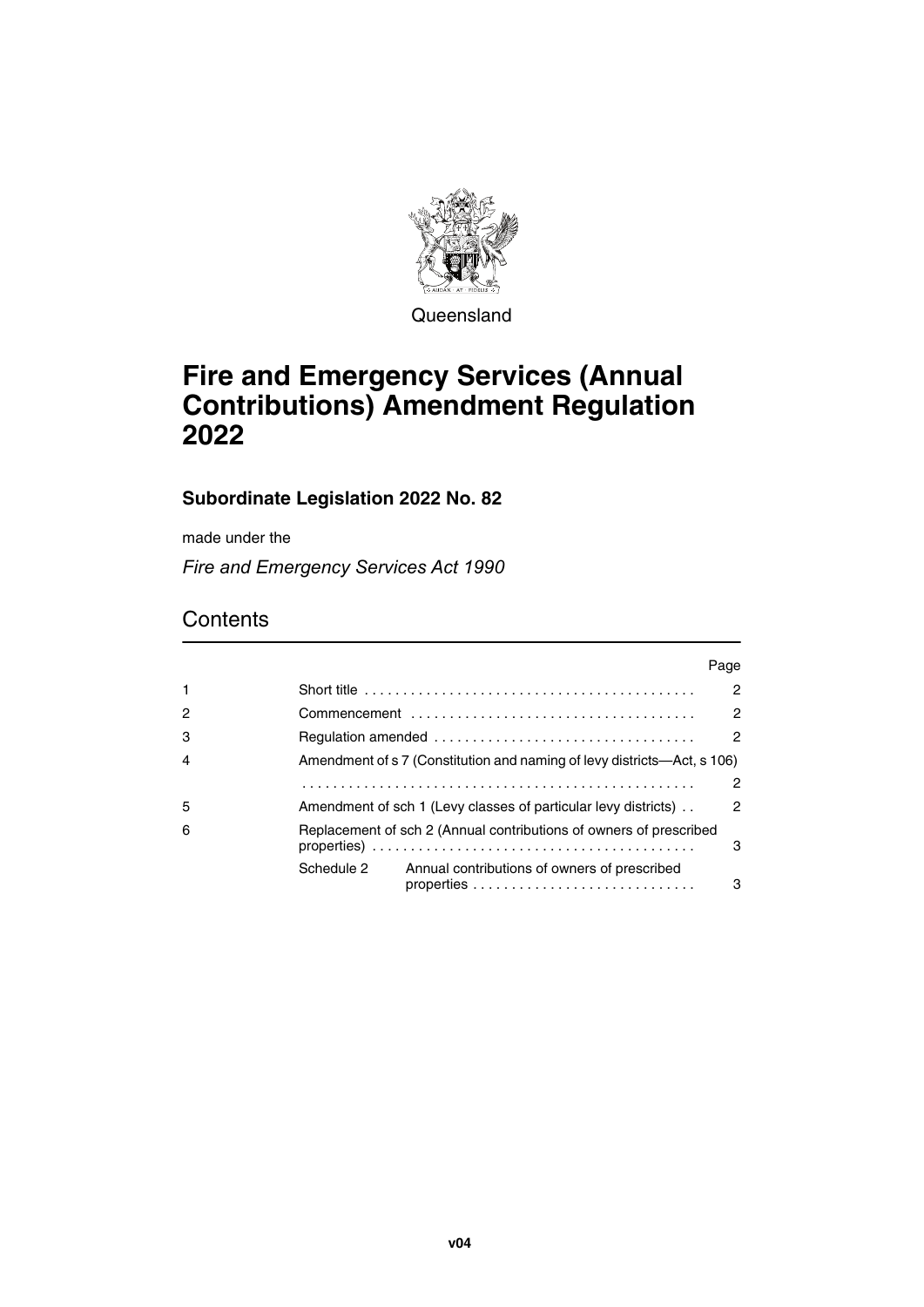[s 1]

### <span id="page-1-0"></span>**1 Short title**

<span id="page-1-1"></span>This regulation may be cited as the *Fire and Emergency Services (Annual Contributions) Amendment Regulation 2022*.

### <span id="page-1-2"></span>**2 Commencement**

<span id="page-1-3"></span>This regulation commences on 1 July 2022.

### <span id="page-1-4"></span>**3 Regulation amended**

<span id="page-1-5"></span>This regulation amends the *Fire and Emergency Services Regulation 2011*.

### <span id="page-1-7"></span><span id="page-1-6"></span>**4 Amendment of s 7 (Constitution and naming of levy districts—Act, s 106)**

Section 7(2), definition *levy district map*, '2021'—

*omit, insert—*

2022

### <span id="page-1-8"></span>**5 Amendment of sch 1 (Levy classes of particular levy districts)**

- <span id="page-1-9"></span>(1) Schedule 1, entry for Wallaville *omit.*
- (2) Schedule 1, entry for Charters Towers, 'C' *omit, insert—*

B

(3) Schedule 1, entry for Tully, 'D' *omit, insert—*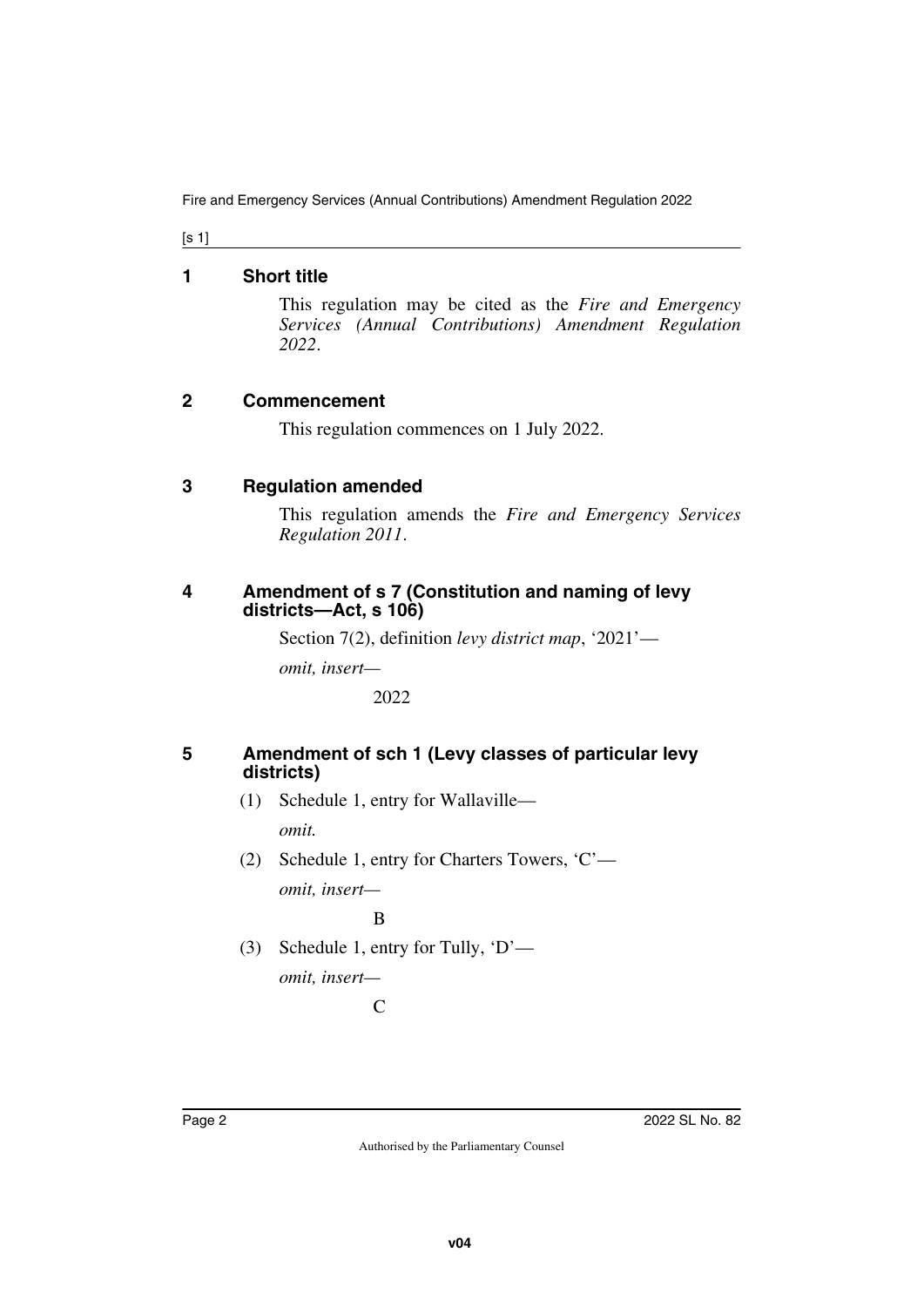#### <span id="page-2-1"></span><span id="page-2-0"></span>**6 Replacement of sch 2 (Annual contributions of owners of prescribed properties)**

Schedule 2—

*omit, insert—*

# <span id="page-2-3"></span><span id="page-2-2"></span>**Schedule 2 Annual contributions of owners of prescribed properties**

sections 9, 10 and 11

| Column 1<br>Category                             | Column <sub>2</sub><br><b>Annual contribution</b> |       |
|--------------------------------------------------|---------------------------------------------------|-------|
|                                                  |                                                   | \$    |
| Levy group 1                                     |                                                   |       |
| Advertising hoarding                             | class A                                           | 64.20 |
| Jetty                                            | class B                                           | 48.20 |
|                                                  | class C                                           | 37.00 |
| than fences or gardens                           | class D                                           | 28.40 |
| Vacant land, including vacant land with<br>fence | class E                                           | 28.40 |
|                                                  | Park or garden with no improvements other         |       |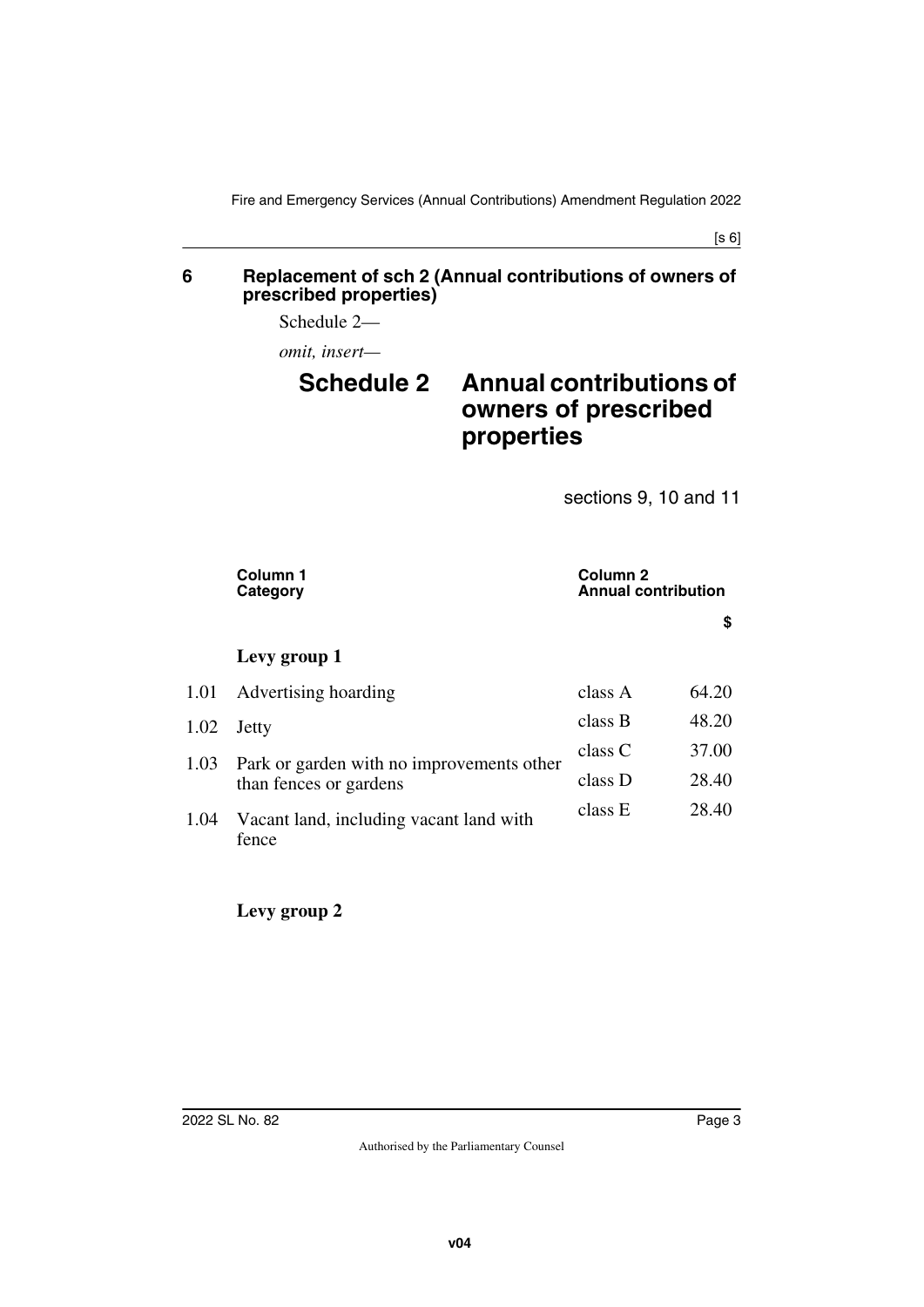Fire and Emergency Services (Annual Contributions) Amendment Regulation 2022

[s 6]

|      | Column 1<br>Category                                                                                                                            | Column <sub>2</sub><br><b>Annual contribution</b> |                  |
|------|-------------------------------------------------------------------------------------------------------------------------------------------------|---------------------------------------------------|------------------|
|      |                                                                                                                                                 |                                                   | \$               |
| 2.01 | Car park (1 level)                                                                                                                              | class A                                           | 235.40           |
| 2.02 | Cemetery                                                                                                                                        | class B                                           | 186.80           |
| 2.03 | Club that is not licensed premises                                                                                                              | class C                                           | 137.80           |
| 2.04 | Farm, or area used for grazing, with dwelling<br>house                                                                                          | class D<br>class E                                | 115.20<br>115.20 |
| 2.05 | Industry (light, service or offensive) (gross)<br>floor area of less than $51m^2$ )                                                             |                                                   |                  |
| 2.06 | Mini storage unit (gross floor area of not<br>more than $85m^2$ )                                                                               |                                                   |                  |
| 2.07 | Office, shop or commercial premises, other<br>than drive-in shopping centre (not more than<br>2 levels, gross floor area of less than $51m^2$ ) |                                                   |                  |
| 2.08 | Outbuilding                                                                                                                                     |                                                   |                  |
| 2.09 | Park or garden, with building                                                                                                                   |                                                   |                  |
| 2.10 | Plant nursery                                                                                                                                   |                                                   |                  |
| 2.11 | Residential flats or units that are not lots (not<br>more than 2 flats or units)                                                                |                                                   |                  |
| 2.12 | Residential unit that is a lot                                                                                                                  |                                                   |                  |
| 2.13 | Single unit residence                                                                                                                           |                                                   |                  |
| 2.14 | Walkway (suspended or underground)                                                                                                              |                                                   |                  |
| 2.15 | Transformer, substation, television or radio<br>transmission tower                                                                              |                                                   |                  |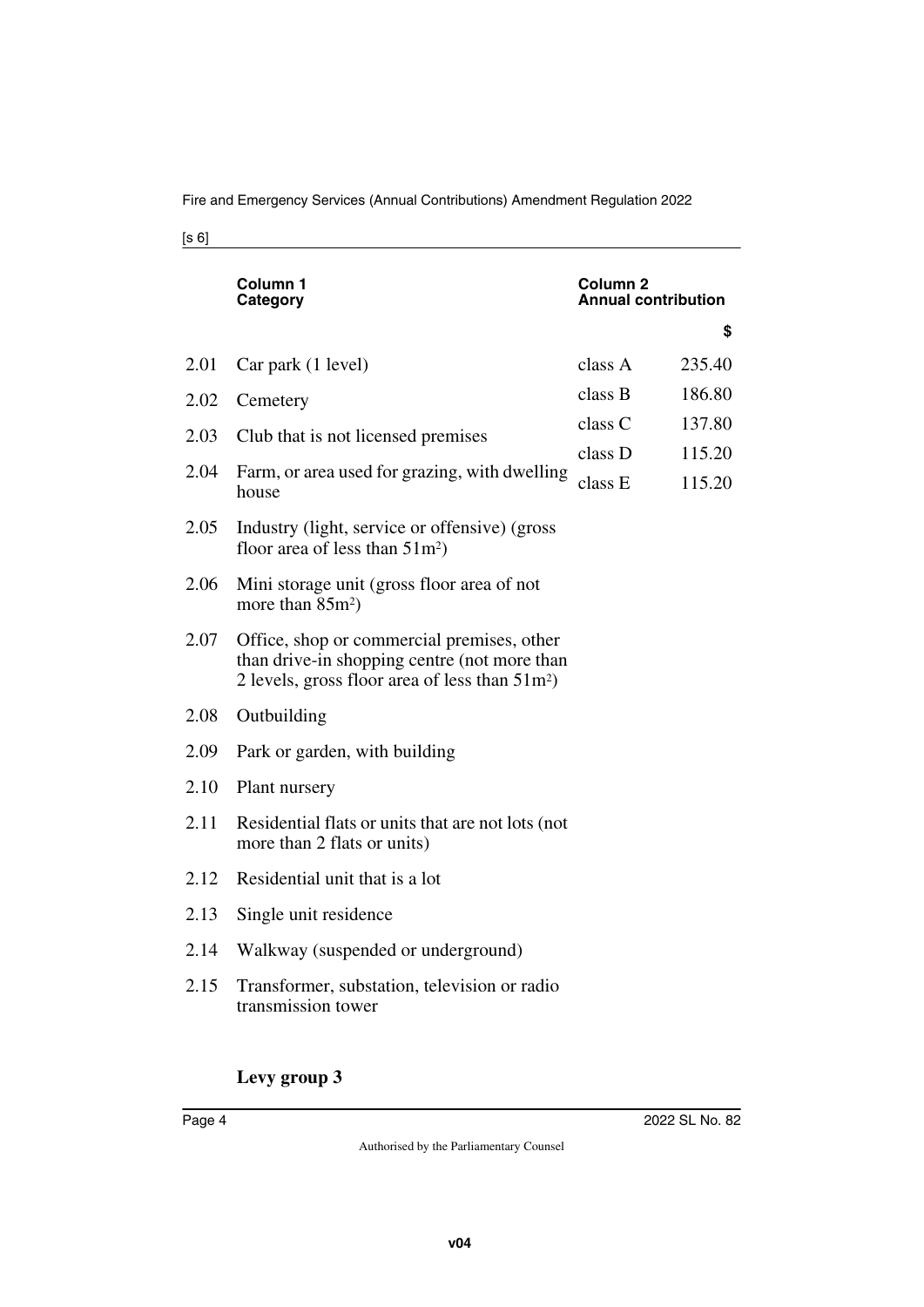|      | Column 1<br>Category                                                                                                                                  | Column 2<br><b>Annual contribution</b> |                  |
|------|-------------------------------------------------------------------------------------------------------------------------------------------------------|----------------------------------------|------------------|
|      |                                                                                                                                                       |                                        | \$               |
| 3.01 | Caravan park (not more than 50 sites)                                                                                                                 | class A                                | 572.20           |
| 3.02 | Car park (2 levels)                                                                                                                                   | class B                                | 455.60           |
| 3.03 | QEC service premises or education and care<br>service premises                                                                                        | class C<br>class D                     | 339.80<br>283.20 |
| 3.04 | Church, church hall or community hall                                                                                                                 | class E                                | 283.20           |
| 3.05 | Club that is licensed premises (not more than<br>2 levels)                                                                                            |                                        |                  |
| 3.06 | Community protection centre                                                                                                                           |                                        |                  |
| 3.07 | Construction site                                                                                                                                     |                                        |                  |
| 3.08 | Day care centre for aged or disabled persons                                                                                                          |                                        |                  |
| 3.09 | Forest used for commercial growing or<br>harvesting of timber (less than 10ha)                                                                        |                                        |                  |
| 3.10 | Funeral parlour                                                                                                                                       |                                        |                  |
| 3.11 | Guest house or hostel, with shared bathroom<br>facilities (not more than 2 levels)                                                                    |                                        |                  |
| 3.12 | Industry (light, service or offensive) (gross)<br>floor area of $51-500$ m <sup>2</sup> )                                                             |                                        |                  |
| 3.13 | Library, museum, art gallery or zoo                                                                                                                   |                                        |                  |
| 3.14 | Marina, non-residential                                                                                                                               |                                        |                  |
| 3.15 | Mini storage unit (gross floor area of more<br>than $85m^2$ )                                                                                         |                                        |                  |
| 3.16 | Office, shop or commercial premises, other<br>than drive-in shopping centre (not more than<br>2 levels, gross floor area of $51-250$ m <sup>2</sup> ) |                                        |                  |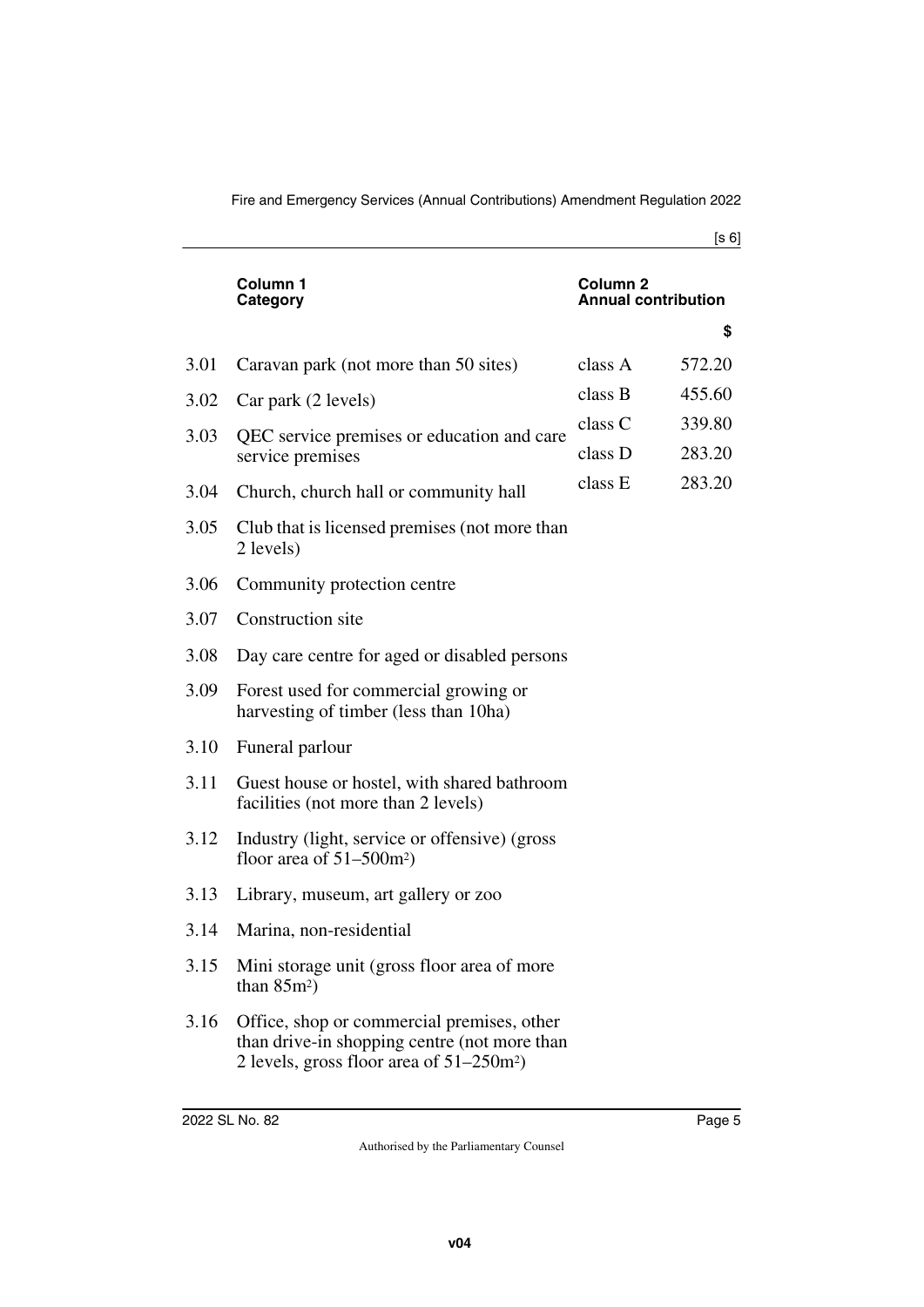|      | Column 1<br>Category                                                                                     | <b>Column 2</b><br><b>Annual contribution</b> |          |
|------|----------------------------------------------------------------------------------------------------------|-----------------------------------------------|----------|
|      |                                                                                                          |                                               | \$       |
| 3.17 | Outdoor storage area (less than $2,025m^2$ )                                                             |                                               |          |
| 3.18 | Residential flats or units that are not lots<br>(more than 2 flats or units, not more than 2)<br>levels) |                                               |          |
| 3.19 | Restaurant, including floating restaurant,<br>that is not licensed premises                              |                                               |          |
| 3.20 | Outdoor sales area (less than $2,025m^2$ )                                                               |                                               |          |
| 3.21 | Service station                                                                                          |                                               |          |
|      |                                                                                                          |                                               |          |
|      | Levy group 4                                                                                             |                                               |          |
| 4.01 | Caravan park $(51-100$ sites)                                                                            | class A                                       | 1,149.80 |
| 4.02 | Car park $(3-4$ levels)                                                                                  | class B                                       | 917.80   |
| 4.03 | Drive-in shopping centre (area devoted to                                                                | class C                                       | 686.80   |
|      | buildings, roadways, parking and                                                                         | class D                                       | 572.20   |
|      | landscaping of less than $4,050m^2$ )                                                                    | class E                                       | 572.20   |

- 4.04 Drive-in theatre
- 4.05 Guest house or hostel, with shared bathroom facilities (3–4 levels)
- 4.06 Hotel or motel (not more than 2 levels)
- 4.07 Industry (light, service or offensive) (gross floor area of  $501-1,125m^2$ )
- 4.08 Office, shop or commercial premises, other than drive-in shopping centre (not more than 2 levels, gross floor area of 251–500m2)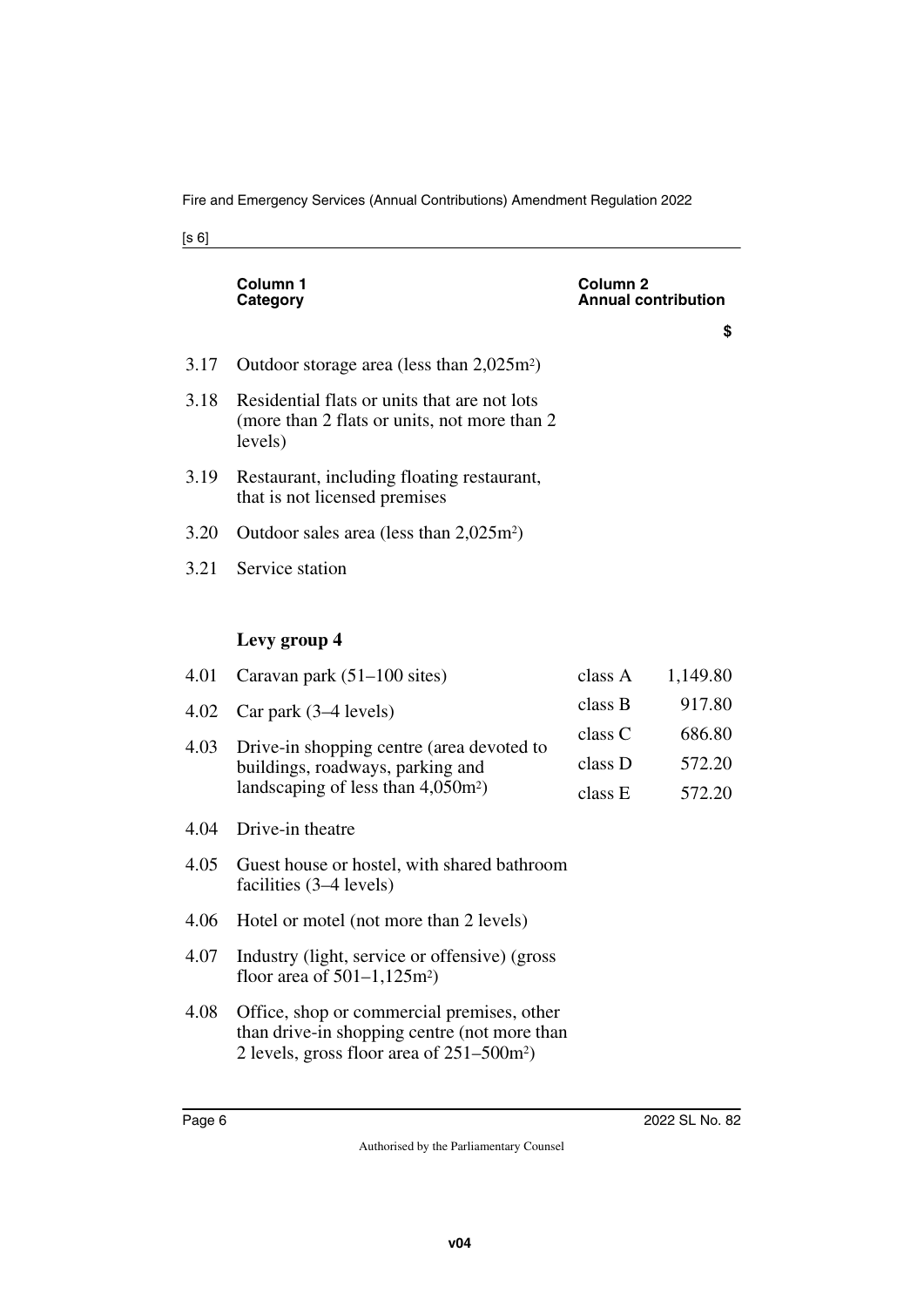|      | Column 1<br>Category                                                                     | Column <sub>2</sub><br><b>Annual contribution</b> |          |
|------|------------------------------------------------------------------------------------------|---------------------------------------------------|----------|
|      |                                                                                          |                                                   | \$       |
| 4.09 | Outdoor storage area $(2,025-4,050m^2)$                                                  |                                                   |          |
| 4.10 | Residential flats or units that are not lots<br>(more than 2 flats or units, 3–4 levels) |                                                   |          |
| 4.11 | Restaurant, including floating restaurant,<br>that is licensed premises                  |                                                   |          |
| 4.12 | Outdoor sales area $(2,025-4,050m^2)$                                                    |                                                   |          |
| 4.13 | School (non-boarding) (not more than 100<br>pupils)                                      |                                                   |          |
| 4.14 | Theatre or cinema complex, not part of<br>drive-in shopping centre (1 auditorium)        |                                                   |          |
| 4.15 | Tourist attraction (less than $4,050m^2$ )                                               |                                                   |          |
|      |                                                                                          |                                                   |          |
|      | Levy group 5                                                                             |                                                   |          |
| 5.01 | Airfield                                                                                 | class A                                           | 1,892.80 |
| 5.02 | Caravan park (more than 100 sites)                                                       | class B                                           | 1,508.80 |
| 5.03 | Deagon Training Complex                                                                  | class C                                           | 1,129.80 |
|      |                                                                                          |                                                   |          |

- 5.04 Drive-in shopping centre (area devoted to buildings, roadways, parking and landscaping of  $4,050-7,500$ m<sup>2</sup>)
- 5.05 Forest used for commercial growing or harvesting of timber (10–40ha)
- 5.06 Industry (extractive) (less than 10,001m2)
- 5.07 Industry (light, service or offensive) (gross floor area of 1,126–2,000m2)

940.60 940.60

class D class E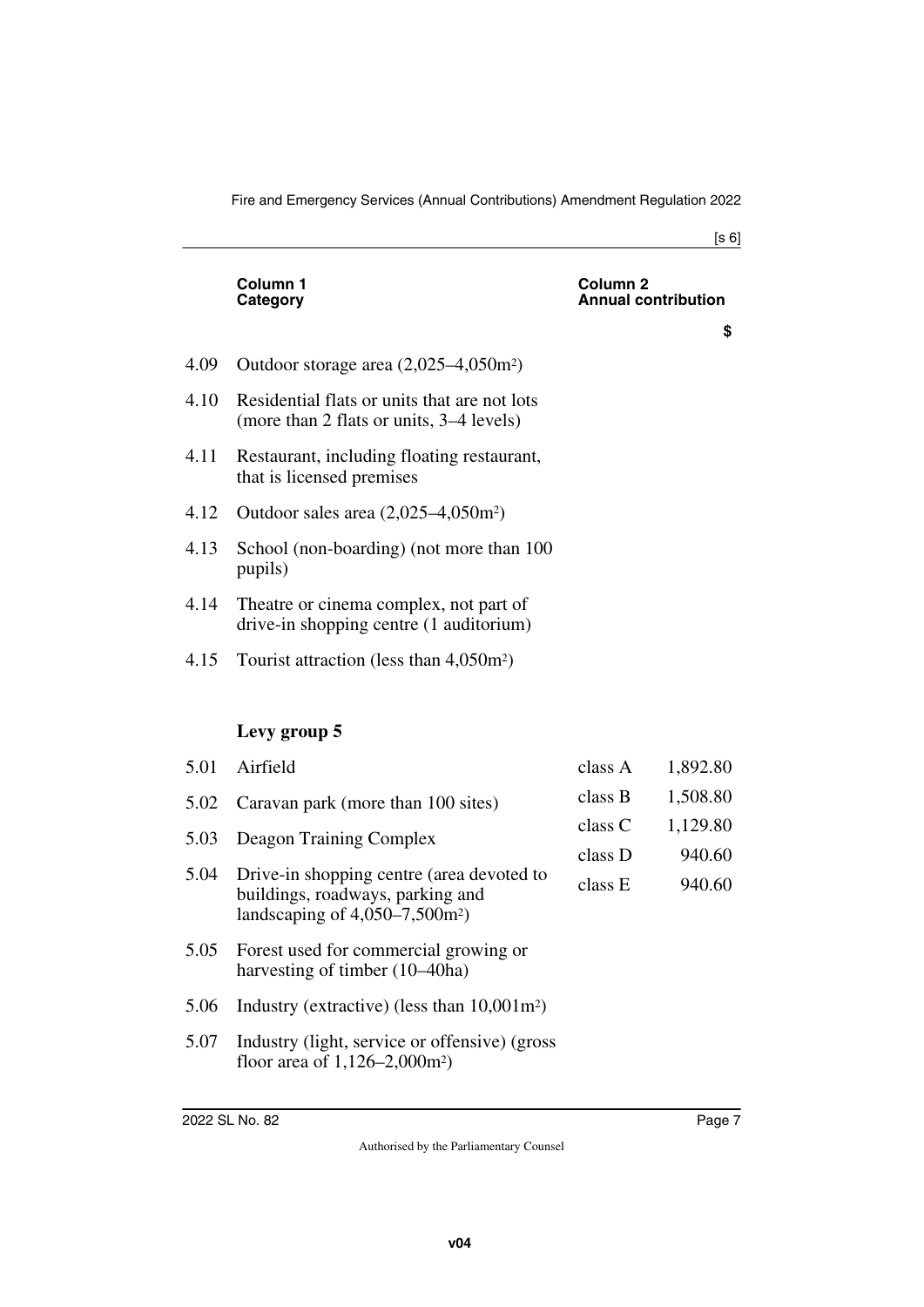|      | Column 1<br><b>Category</b>                                                                                                                  | Column <sub>2</sub><br>nnual contribution |          |
|------|----------------------------------------------------------------------------------------------------------------------------------------------|-------------------------------------------|----------|
|      |                                                                                                                                              |                                           | \$       |
| 5.08 | Office, shop or commercial premises, other<br>than drive-in shopping centre (not more than<br>2 levels, gross floor area of $501-1,012m^2$ ) |                                           |          |
| 5.09 | Office, shop or commercial premises, other<br>than drive-in shopping centre (3–4 levels,<br>gross floor area of less than $601 \text{m}^2$ ) |                                           |          |
| 5.10 | Oil or fuel depot, including refinery<br>(licensed capacity of less than 1,000,000L)                                                         |                                           |          |
| 5.11 | School (non-boarding) (101–500 pupils)                                                                                                       |                                           |          |
| 5.12 | Showground or racecourse, other than major<br>Brisbane venue                                                                                 |                                           |          |
| 5.13 | Tourist attraction $(4,050-10,000m^2)$                                                                                                       |                                           |          |
|      |                                                                                                                                              |                                           |          |
|      | Levy group 6                                                                                                                                 |                                           |          |
| 6.01 | Car park (more than 4 levels)                                                                                                                | class A                                   | 3,395.00 |
| 6.02 | Club that is licensed premises (3–4 levels)                                                                                                  | class B                                   | 2,714.40 |
| 6.03 | Drive-in shopping centre (area devoted to                                                                                                    | class C                                   | 2,031.00 |
|      | buildings, roadways, parking and                                                                                                             | class D                                   | 1,694.60 |
|      | landscaping of $7,501-10,000$ m <sup>2</sup> )                                                                                               | class E                                   | 1,694.60 |
| 6.04 | Guest house or hostel, with shared bathroom<br>facilities (5–6 levels)                                                                       |                                           |          |
| 6.05 | Hotel or motel (3 levels)                                                                                                                    |                                           |          |
| 6.06 | Industry (light, service or offensive) (gross<br>floor area of $2,001-3,000m^2$ )                                                            |                                           |          |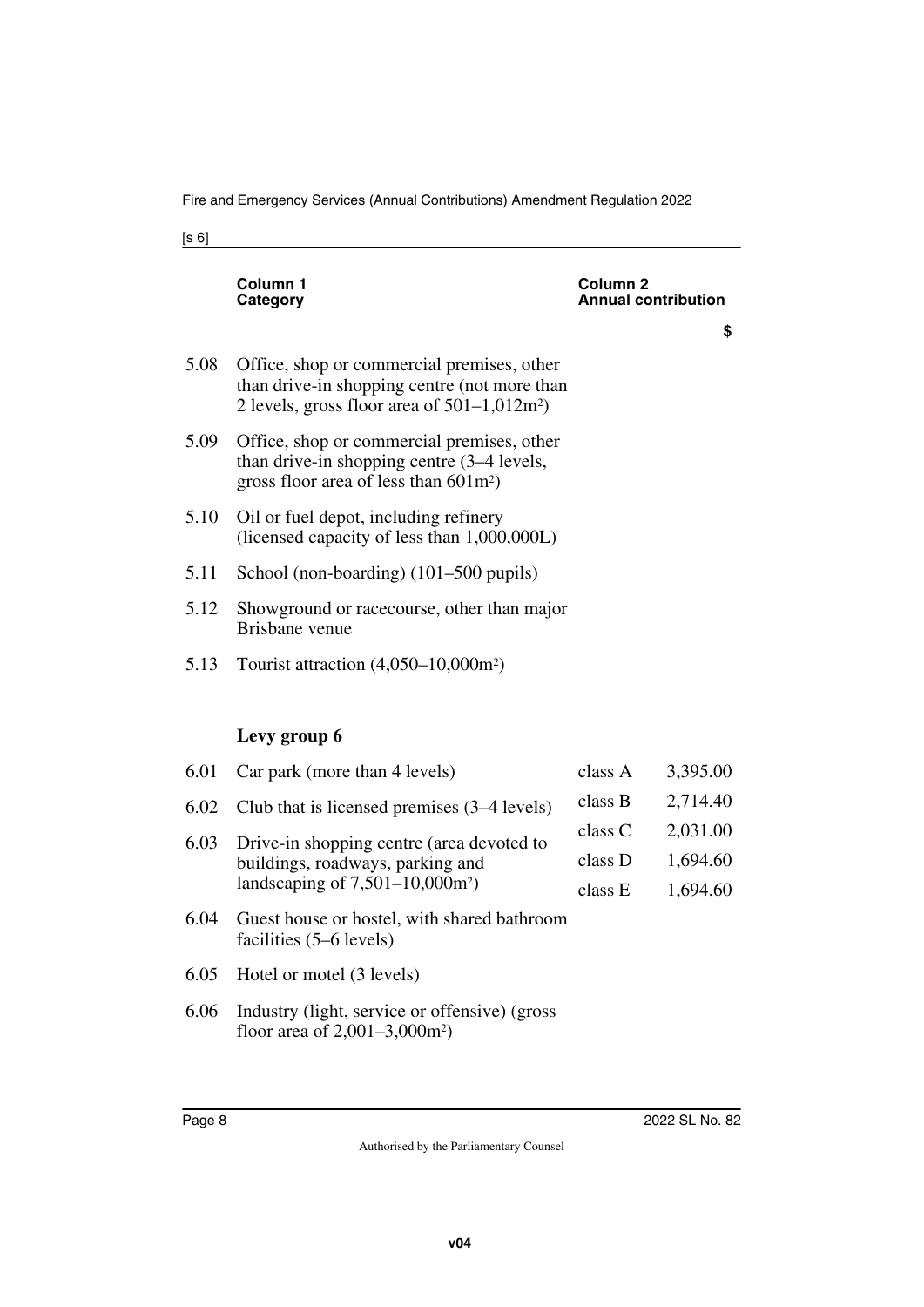|      | Column 1<br>Category                                                                                                                           | Column <sub>2</sub><br><b>Annual contribution</b> |
|------|------------------------------------------------------------------------------------------------------------------------------------------------|---------------------------------------------------|
|      |                                                                                                                                                | \$                                                |
| 6.07 | Office, shop or commercial premises, other<br>than drive-in shopping centre (not more than<br>2 levels, gross floor area of $1,013-3,500m^2$ ) |                                                   |
| 6.08 | Office, shop or commercial premises, other<br>than drive-in shopping centre (3–4 levels,<br>gross floor area of $601-1,012m^2$ )               |                                                   |
| 6.09 | Outdoor storage area (more than 4,050m <sup>2</sup> )                                                                                          |                                                   |
| 6.10 | Residential flats or units that are not lots<br>(more than 2 flats or units, 5–6 levels)                                                       |                                                   |
| 6.11 | Outdoor sales area (more than $4,050m^2$ )                                                                                                     |                                                   |
| 6.12 | School (boarding) (not more than 100<br>boarders)                                                                                              |                                                   |
| 6.13 | School (non-boarding) (more than 500<br>pupils)                                                                                                |                                                   |
| 6.14 | Tertiary residential quarters                                                                                                                  |                                                   |
| 6.15 | Theatre or cinema complex, not part of<br>drive-in shopping centre $(2-3)$ auditoriums)                                                        |                                                   |
| 6.16 | Welfare residence (not more than 50 beds)                                                                                                      |                                                   |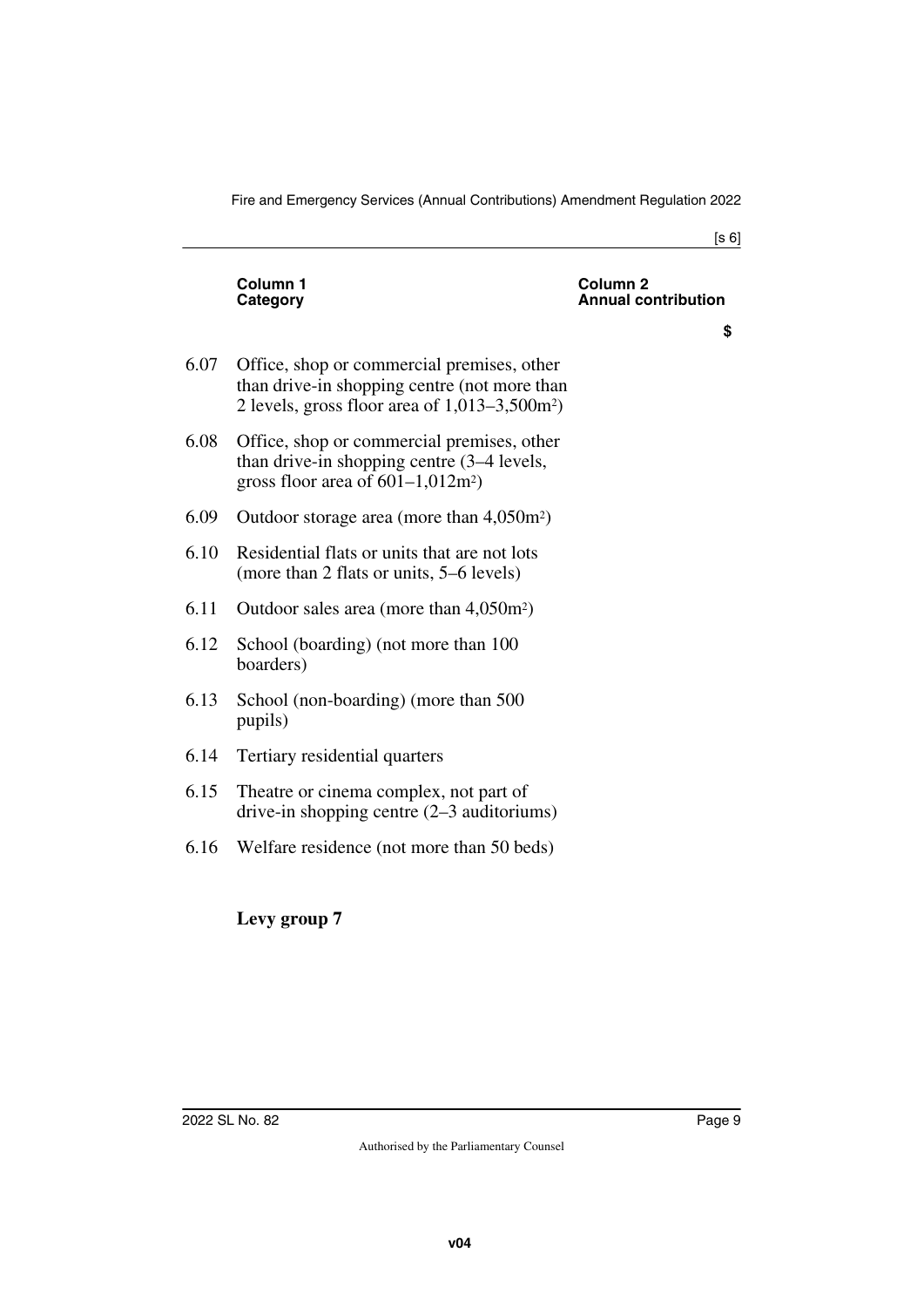|      | Column 1<br>Category                                                                                                                                       | Column <sub>2</sub><br><b>Annual contribution</b> |          |
|------|------------------------------------------------------------------------------------------------------------------------------------------------------------|---------------------------------------------------|----------|
|      |                                                                                                                                                            |                                                   | \$       |
| 7.01 | Forest used for commercial growing or                                                                                                                      | class A                                           | 5,543.80 |
|      | harvesting of timber (more than 40ha)                                                                                                                      | class B                                           | 4,430.60 |
| 7.02 | Guest house or hostel, with shared bathroom                                                                                                                | class C                                           | 3,324.00 |
|      | facilities (more than 6 levels)                                                                                                                            | class D                                           | 2,769.20 |
| 7.03 | Hospital (not more than 50 beds)                                                                                                                           | class E                                           | 1,694.60 |
| 7.04 | Industry (light, service or offensive) (gross)<br>floor area of $3,001-4,000m^2$ )                                                                         |                                                   |          |
| 7.05 | Office, shop or commercial premises, other<br>than drive-in shopping centre (not more than<br>2 levels, gross floor area of $3,501-5,500$ m <sup>2</sup> ) |                                                   |          |
| 7.06 | Office, shop or commercial premises, other<br>than drive-in shopping centre (3–4 levels,<br>gross floor area of $1,013-3,500$ m <sup>2</sup> )             |                                                   |          |
| 7.07 | Residential flats or units that are not lots<br>(more than 2 flats or units, $7-10$ levels)                                                                |                                                   |          |
| 7.08 | Tavern                                                                                                                                                     |                                                   |          |
| 7.09 | Theatre or cinema complex, not part of<br>drive-in shopping centre (4–6 auditoriums)                                                                       |                                                   |          |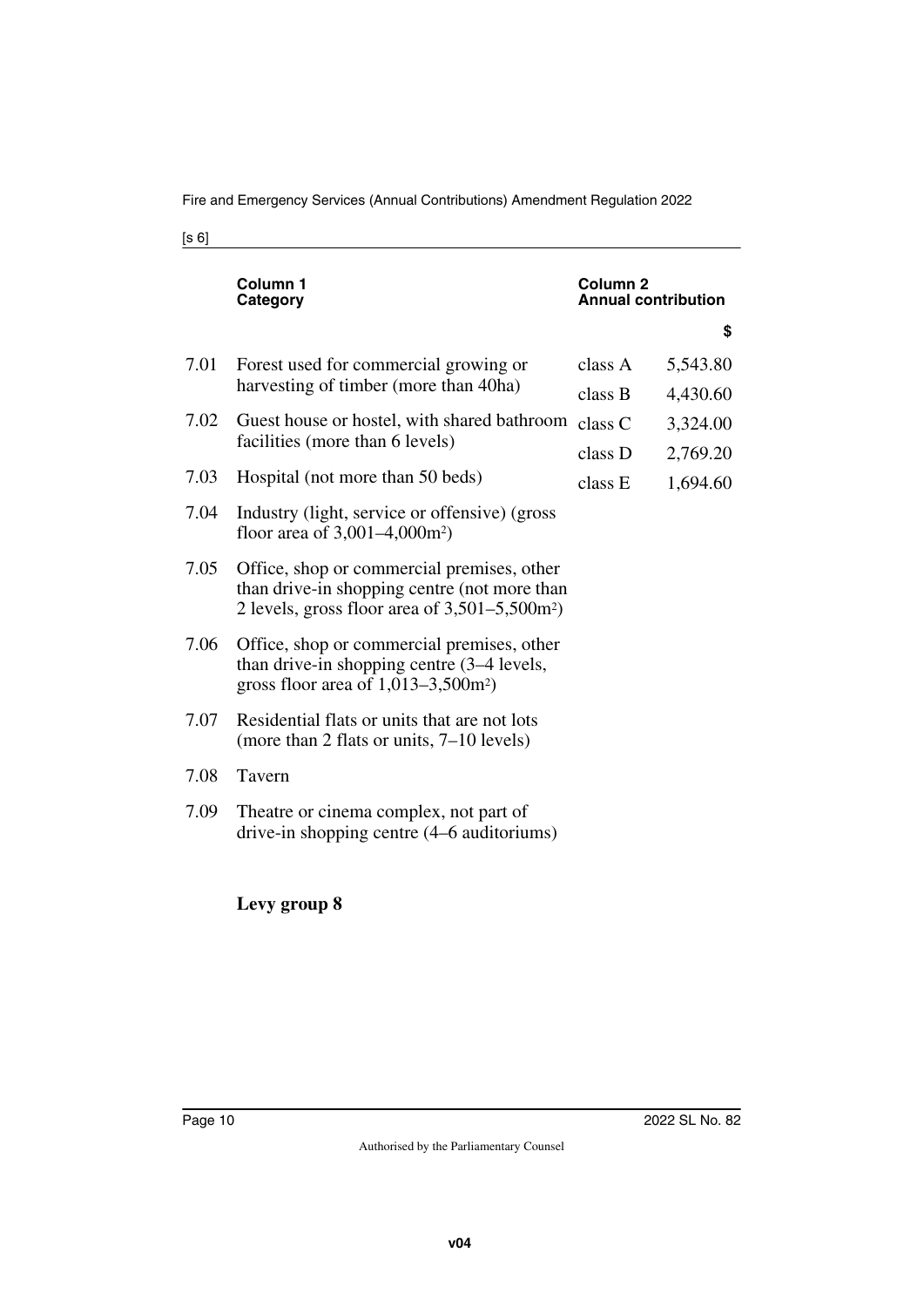|      | Column 1<br>Category                                                                                                                                | Column <sub>2</sub><br><b>Annual contribution</b> |          |
|------|-----------------------------------------------------------------------------------------------------------------------------------------------------|---------------------------------------------------|----------|
|      |                                                                                                                                                     |                                                   | \$       |
| 8.01 | Drive-in shopping centre (area devoted to                                                                                                           | class A                                           | 8,480.80 |
|      | buildings, roadways, parking and<br>landscaping of $10,001-15,000m^2$ )                                                                             | class B                                           | 6,671.60 |
|      |                                                                                                                                                     | class C                                           | 5,084.80 |
| 8.02 | Hotel or motel (4 levels)                                                                                                                           | class D                                           | 4,238.40 |
| 8.03 | Industry (extractive) (10,001-20,000m <sup>2</sup> )                                                                                                | class E                                           | 1,694.60 |
| 8.04 | Industry (light, service or offensive) (gross)<br>floor area of $4,001-5,500m^2$ )                                                                  |                                                   |          |
| 8.05 | Office, shop or commercial premises, other<br>than drive-in shopping centre (not more than<br>2 levels, gross floor area of more than<br>$5,500m^2$ |                                                   |          |
| 8.06 | Office, shop or commercial premises, other<br>than drive-in shopping centre (3–4 levels,<br>gross floor area of $3,501-5,500$ m <sup>2</sup> )      |                                                   |          |
| 8.07 | Oil or fuel depot, including refinery<br>(licensed capacity of<br>$1,000,000-25,000,000L$                                                           |                                                   |          |
| 8.08 | Residential flats or units that are not lots<br>(more than 2 flats or units, $11-15$ levels)                                                        |                                                   |          |
| 8.09 | Tertiary education institution (not more than<br>500 students)                                                                                      |                                                   |          |
| 8.10 | Theatre or cinema complex, not part of<br>drive-in shopping centre (more than 6<br>auditoriums)                                                     |                                                   |          |
| 8.11 | Tourist attraction (more than 10,000m <sup>2</sup> )                                                                                                |                                                   |          |
| 8.12 | Welfare residence $(51-100$ beds)                                                                                                                   |                                                   |          |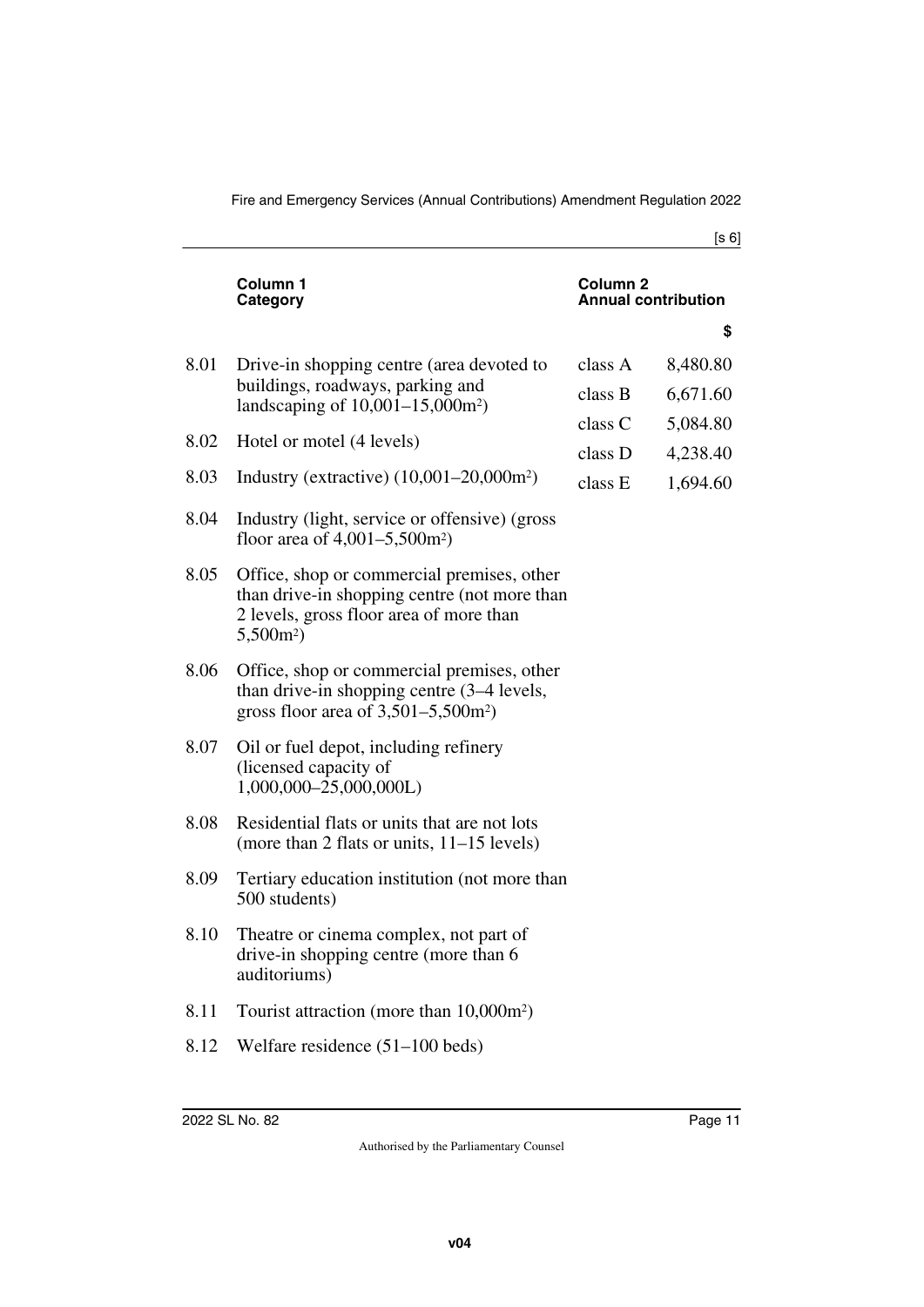|      | Column 1<br>Column 2<br><b>Annual contribution</b><br>Category                                                                                  |         |           |
|------|-------------------------------------------------------------------------------------------------------------------------------------------------|---------|-----------|
|      |                                                                                                                                                 |         | \$        |
|      |                                                                                                                                                 |         |           |
|      | Levy group 9                                                                                                                                    |         |           |
| 9.01 | <b>Albion Park Raceway</b>                                                                                                                      | class A | 15,053.40 |
| 9.02 | Club that is licensed premises (more than 4)                                                                                                    | class B | 12,039.00 |
|      | levels)                                                                                                                                         | class C | 9,028.20  |
| 9.03 | Doomben Racecourse                                                                                                                              | class D | 7,523.00  |
| 9.04 | Drive-in shopping centre (area devoted to<br>buildings, roadways, parking and<br>landscaping of $15,001-20,000$ m <sup>2</sup> )                | class E | 1,694.60  |
| 9.05 | Eagle Farm Racecourse                                                                                                                           |         |           |
| 9.06 | Hospital $(51-100$ beds)                                                                                                                        |         |           |
| 9.07 | Hotel or motel (5–6 levels)                                                                                                                     |         |           |
| 9.08 | Industry (heavy) (gross floor area of less<br>than $3,001m^2$ )                                                                                 |         |           |
| 9.09 | Industry (light, service or offensive) (gross<br>floor area of $5{,}501{-}7{,}500$ m <sup>2</sup> )                                             |         |           |
| 9.10 | Office, shop or commercial premises, other<br>than drive-in shopping centre (3–4 levels,<br>gross floor area of more than 5,500m <sup>2</sup> ) |         |           |
| 9.11 | Office, shop or commercial premises, other<br>than drive-in shopping centre (5–6 levels)                                                        |         |           |
| 9.12 | Residential flats or units that are not lots<br>(more than 2 flats or units, more than 15)<br>levels)                                           |         |           |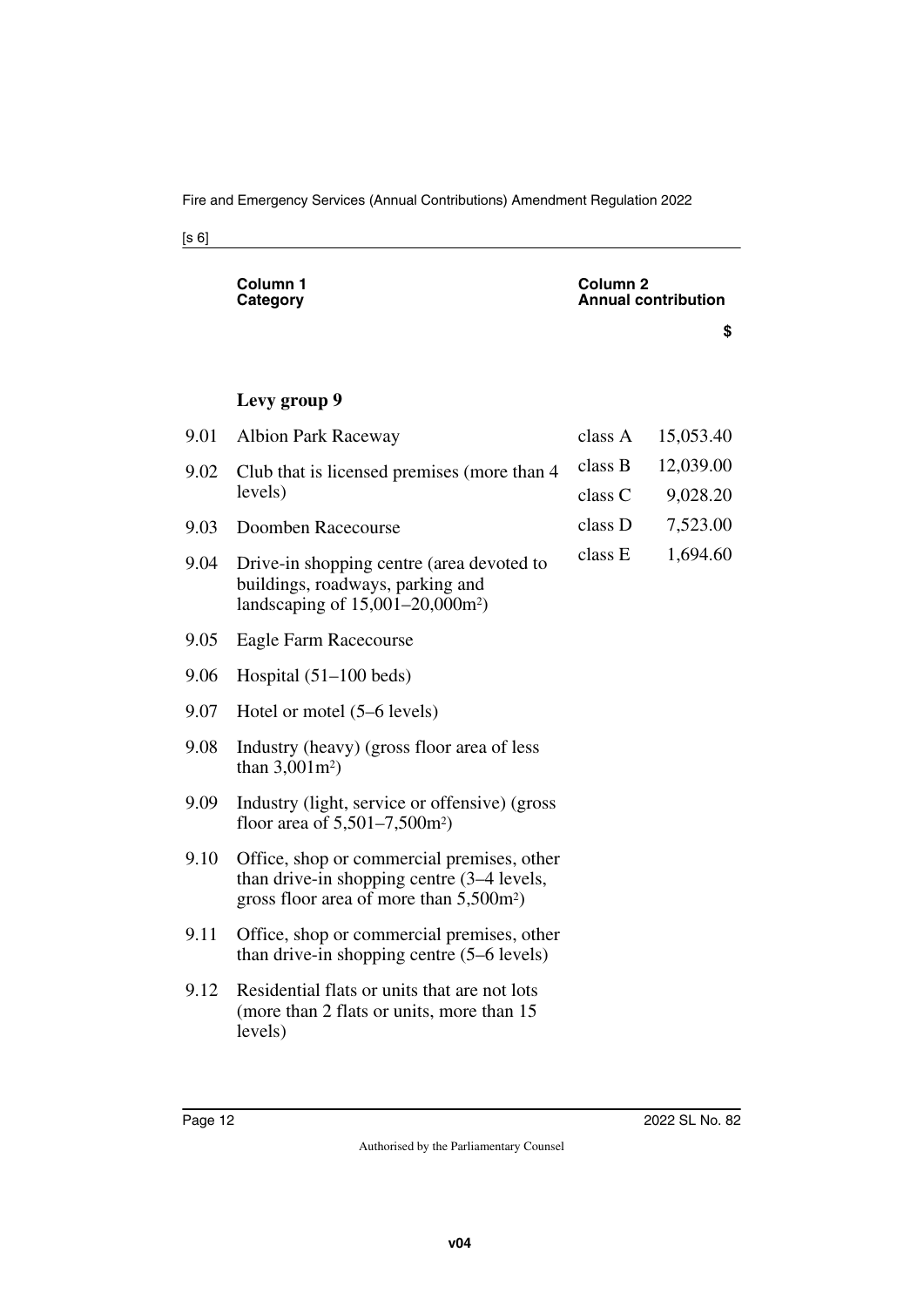|      | Column 1<br>Category                                                               | Column 2<br><b>Annual contribution</b> |
|------|------------------------------------------------------------------------------------|----------------------------------------|
|      |                                                                                    | \$                                     |
| 9.13 | Royal National Agricultural and Industrial<br>Association of Queensland showground |                                        |
| 9.14 | School (boarding) (more than 100 boarders)                                         |                                        |
| 9.15 | Tertiary education institution $(501-1,000)$<br>students)                          |                                        |
|      | 9.16 Welfare residence (101–200 beds)                                              |                                        |
|      |                                                                                    |                                        |
|      | Levy group 10                                                                      |                                        |

| 10.01 Drive-in shopping centre (area devoted to<br>buildings, roadways, parking and<br>landscaping of $20,001-30,000m^2$ ) | class A | 30,911.20 |
|----------------------------------------------------------------------------------------------------------------------------|---------|-----------|
|                                                                                                                            | class B | 24,726.20 |
|                                                                                                                            | class C | 18,539.00 |
| 10.02 Hospital $(101–200$ beds)                                                                                            | class D | 15,453.00 |
| 10.03 Industry (extractive) (more than 20,000m <sup>2</sup> )                                                              | class E | 1,694.60  |
| 10.04 Industry (heavy) (gross floor area of<br>$3,001 - 7,500$ m <sup>2</sup> )                                            |         |           |
| 10.05 Industry (light, service or offensive) (gross<br>floor area of more than $7,500m^2$ )                                |         |           |
| 10.06 Office, shop or commercial premises, other<br>than drive-in shopping centre $(7-10$ levels)                          |         |           |
| 10.07 Welfare residence $(201-500$ beds)                                                                                   |         |           |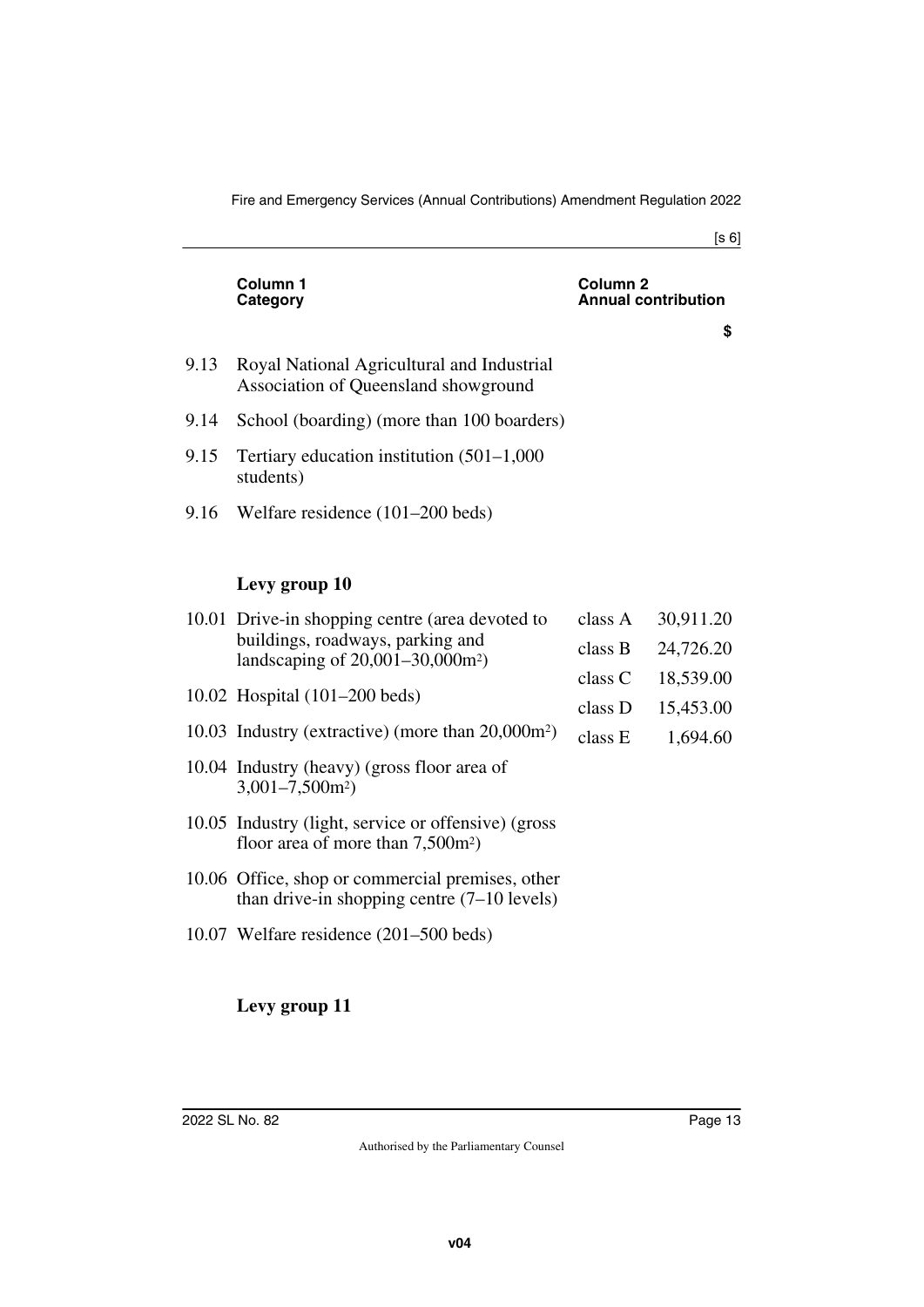| Column 1<br>Category                                                                                                                   | Column 2<br><b>Annual contribution</b> |                                                  |
|----------------------------------------------------------------------------------------------------------------------------------------|----------------------------------------|--------------------------------------------------|
|                                                                                                                                        |                                        | \$                                               |
| 11.01 Drive-in shopping centre (area devoted to<br>buildings, roadways, parking and<br>landscaping of $30,001-40,000$ m <sup>2</sup> ) | class A<br>class B                     | 52,330.80<br>41,864.00<br>31,398.60<br>26,161.00 |
| 11.02 Hospital $(201–500$ beds)                                                                                                        | class C<br>class D                     |                                                  |
| 11.03 Hotel or motel (7-10 levels)                                                                                                     | class E                                | 1,694.60                                         |
| 11.04 Industry (heavy) (gross floor area of<br>$7,501-15,000m^2$                                                                       |                                        |                                                  |
| 11.05 Office, shop or commercial premises, other<br>than drive-in shopping centre $(11-20$ levels)                                     |                                        |                                                  |
| 11.06 Oil or fuel depot, including refinery<br>(licensed capacity of<br>25,000,001-50,000,000L)                                        |                                        |                                                  |
| 11.07 Tertiary education institution (1,001–5,000<br>students)                                                                         |                                        |                                                  |
| 11.08 Welfare residence (more than 500 beds)                                                                                           |                                        |                                                  |
| Levy group 12                                                                                                                          |                                        |                                                  |
| 12.01 Brewery (gross floor area of more than<br>$15,000m^2$                                                                            | class A<br>class B                     | 96,746.40<br>77,392.80                           |
| 12.02 Bulk sugar terminal                                                                                                              | class C                                | 58,046.00                                        |
| 12.03 Distillery (gross floor area of more than<br>$15,000m^2$                                                                         | class D<br>class E                     | 48,370.40<br>1,694.60                            |
|                                                                                                                                        |                                        |                                                  |

12.04 Drive-in shopping centre (area devoted to buildings, roadways, parking and landscaping of 40,001–60,000m2)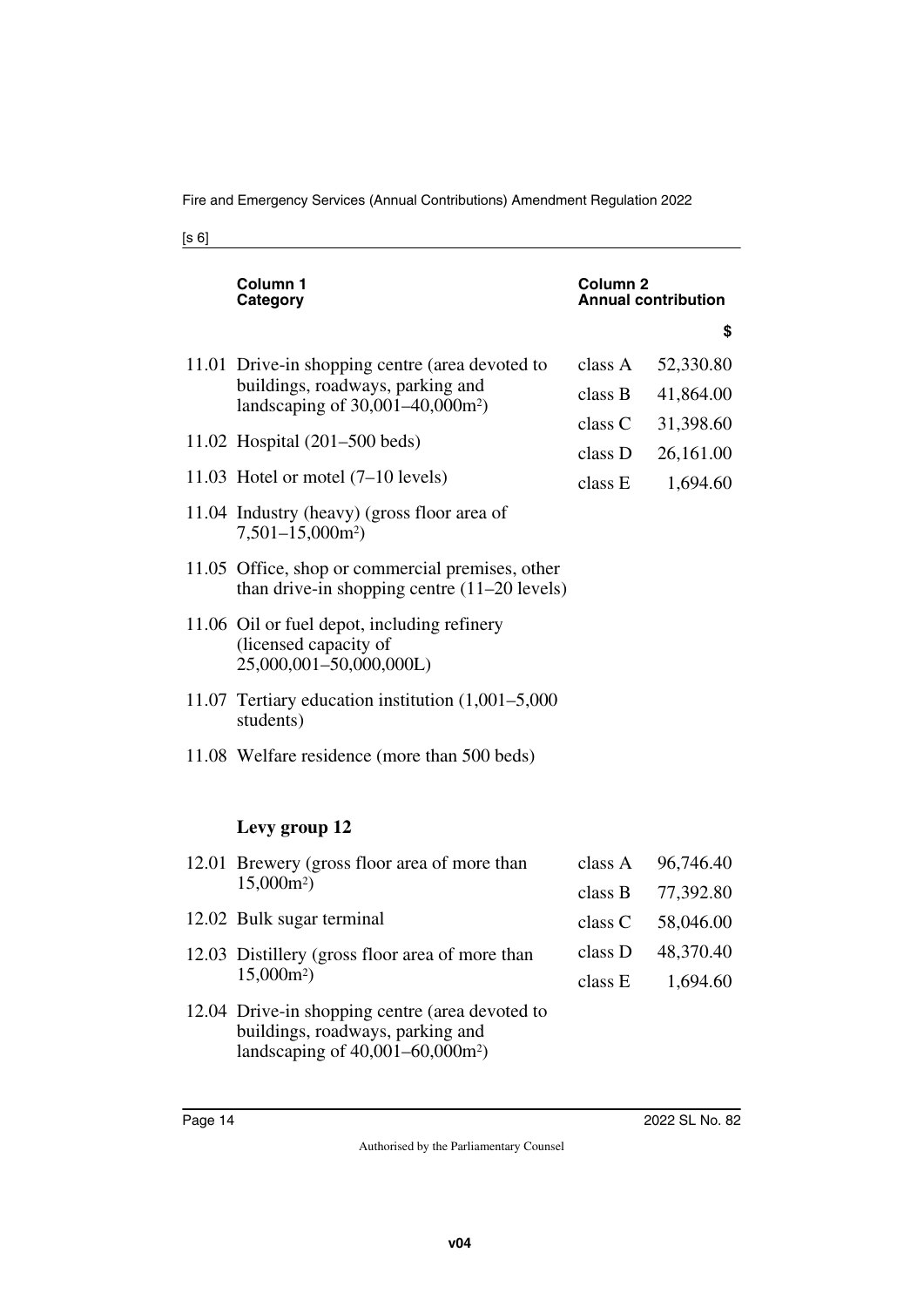#### **Column 1 Category**

#### **Column 2 Annual contribution**

**\$**

- 12.05 Hospital (more than 500 beds)
- 12.06 Hotel or motel (11–16 levels)
- 12.07 Industry (heavy) (gross floor area of more than 15,000m2)
- 12.08 Office, shop or commercial premises, other than drive-in shopping centre (21–29 levels)
- 12.09 Oil or fuel depot, including refinery (licensed capacity of 50,000,001–100,000,000L)
- 12.10 Resort complex (gross floor area of less than 18,000m2)
- 12.11 Sugar mill, sugar factory or sugar refinery

### **Levy group 13**

| 13.01 Bulk coal terminal                                                                                                                                    |         | class A 110,903.40 |
|-------------------------------------------------------------------------------------------------------------------------------------------------------------|---------|--------------------|
| 13.02 Drive-in shopping centre (1 shopping level,<br>area devoted to buildings, roadways, parking<br>and landscaping of more than $60,000$ m <sup>2</sup> ) | class B | 88,720.40          |
|                                                                                                                                                             | class C | 66,538.00          |
|                                                                                                                                                             | class D | 55,447.40          |
| 13.03 Hotel or motel (17–25 levels)                                                                                                                         | class E | 1,694.60           |
| 13.04 Office, shop or commercial premises, other<br>than drive-in shopping centre (30–40 levels)                                                            |         |                    |
| 13.05 Oil or fuel depot, including refinery<br>(licensed capacity of<br>$100,000,001-150,000,000L$                                                          |         |                    |

13.06 Power station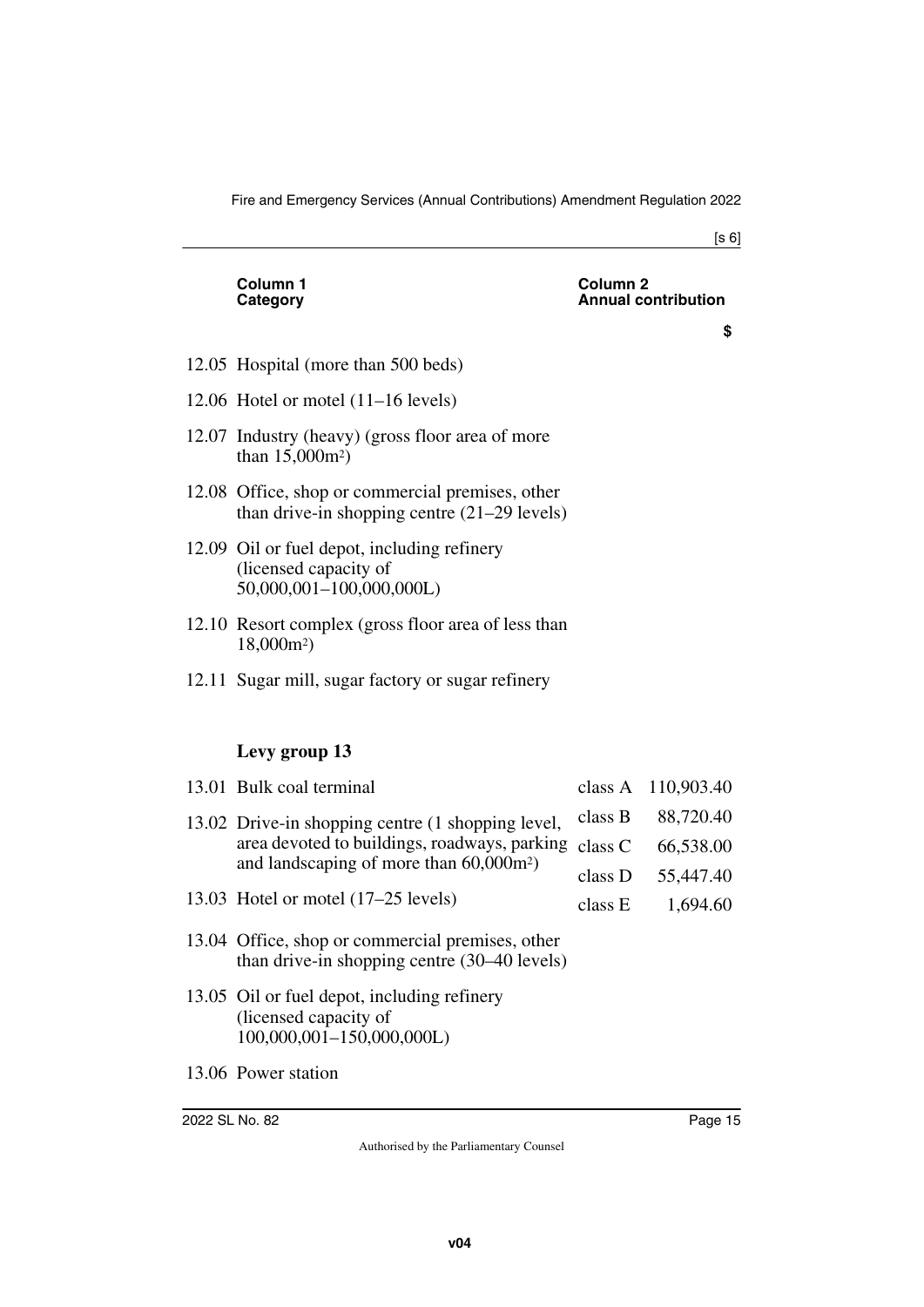| Column 1<br>Category                                                                                                                                                            | Column 2<br>Annual contribution                     |                                                                |
|---------------------------------------------------------------------------------------------------------------------------------------------------------------------------------|-----------------------------------------------------|----------------------------------------------------------------|
|                                                                                                                                                                                 |                                                     | \$                                                             |
| 13.07 Resort complex (gross floor area of<br>18,000-35,000m <sup>2</sup> )                                                                                                      |                                                     |                                                                |
| 13.08 Tertiary education institution (5,001–10,000<br>students)                                                                                                                 |                                                     |                                                                |
| Levy group 14                                                                                                                                                                   |                                                     |                                                                |
| 14.01 Casino, including any accommodation,<br>entertainment and restaurant facilities (not<br>more than 20 levels)                                                              | class A<br>class B<br>class C<br>class D<br>class E | 166,360.40<br>133,088.60<br>99,812.80<br>83,175.60<br>1,694.60 |
| 14.02 Drive-in shopping centre (more than 1<br>shopping level, area devoted to buildings,<br>roadways, parking and landscaping of<br>$60,001-100,000m^2$                        |                                                     |                                                                |
| 14.03 Hotel or motel (more than 25 levels)                                                                                                                                      |                                                     |                                                                |
| 14.04 Integrated office, shop and commercial<br>complex (more than 5 levels, underground<br>parking facilities for more than 1,000<br>vehicles and underground bus interchange) |                                                     |                                                                |
| 14.05 Metal refinery or smelter                                                                                                                                                 |                                                     |                                                                |
| 14.06 Office, shop or commercial premises, other<br>than drive-in shopping centre (more than 40)<br>levels)                                                                     |                                                     |                                                                |
| 14.07 Oil or fuel depot, including refinery<br>(licensed capacity of<br>150,000,001-200,000,000L)                                                                               |                                                     |                                                                |
| 14.08 Resort complex (gross floor area of more<br>than $35,000m^2$ )                                                                                                            |                                                     |                                                                |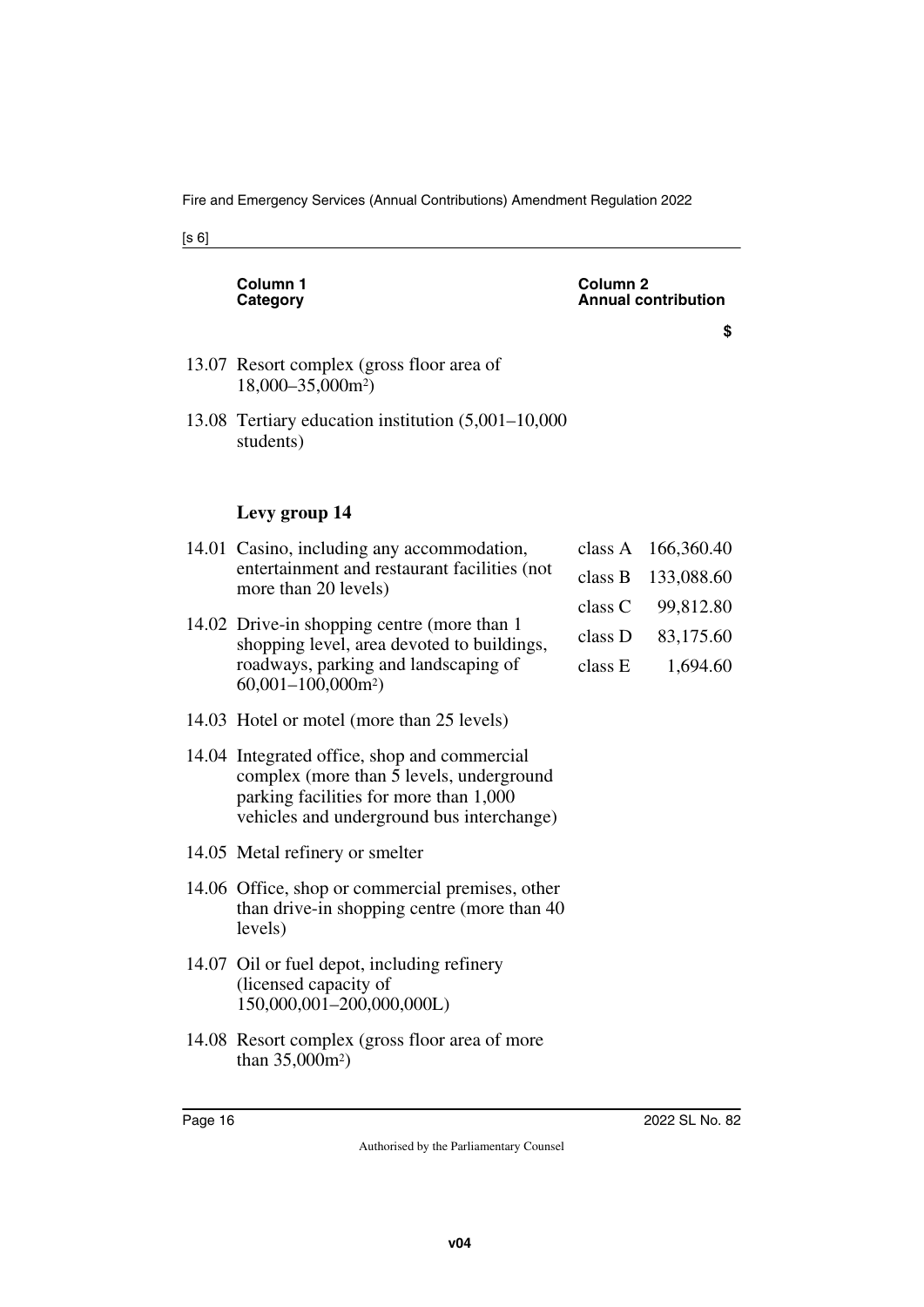| Column <sub>1</sub><br>Category                                                                                                                               | Column <sub>2</sub><br><b>Annual contribution</b> |                    |
|---------------------------------------------------------------------------------------------------------------------------------------------------------------|---------------------------------------------------|--------------------|
|                                                                                                                                                               |                                                   | \$                 |
|                                                                                                                                                               |                                                   |                    |
| Levy group 15                                                                                                                                                 |                                                   |                    |
| 15.01 Drive-in shopping centre (more than 1<br>shopping level, area devoted to buildings,<br>roadways, parking and landscaping of more<br>than $100,000m^2$ ) |                                                   | class A 277,267.80 |
|                                                                                                                                                               |                                                   | class B 221,813.20 |
|                                                                                                                                                               | class C                                           | 166,358.00         |
| 15.02 Oil or fuel depot, including refinery<br>(licensed capacity of<br>200,000,001-250,000,000L)                                                             | class D                                           | 138,630.60         |
|                                                                                                                                                               | class E                                           | 1,694.60           |
| 15.03 Tertiary education institution (more than<br>$10,000$ students)                                                                                         |                                                   |                    |
|                                                                                                                                                               |                                                   |                    |
| Levy group 16                                                                                                                                                 |                                                   |                    |
| 16.01 Casino, including any accommodation,<br>entertainment and restaurant facilities (more<br>$\bigcap_{\alpha=1}$ $\bigcap_{\alpha=1}$                      |                                                   | class A 462,121.80 |
|                                                                                                                                                               | class B                                           | 369,697.00         |

- 16.01 Casino, including any accommodation, entertainment and restaurant facilities (more class B
- class C class D class E 277,267.80 231,058.20 1,694.60 16.02 Oil or fuel depot, including refinery (licensed capacity of more than 250,000,000L)

*Note to schedule 2—*

than 20 levels)

Unless otherwise stated, area in square metres refers to the part of a prescribed property used for the purpose stated in the category in column 1.